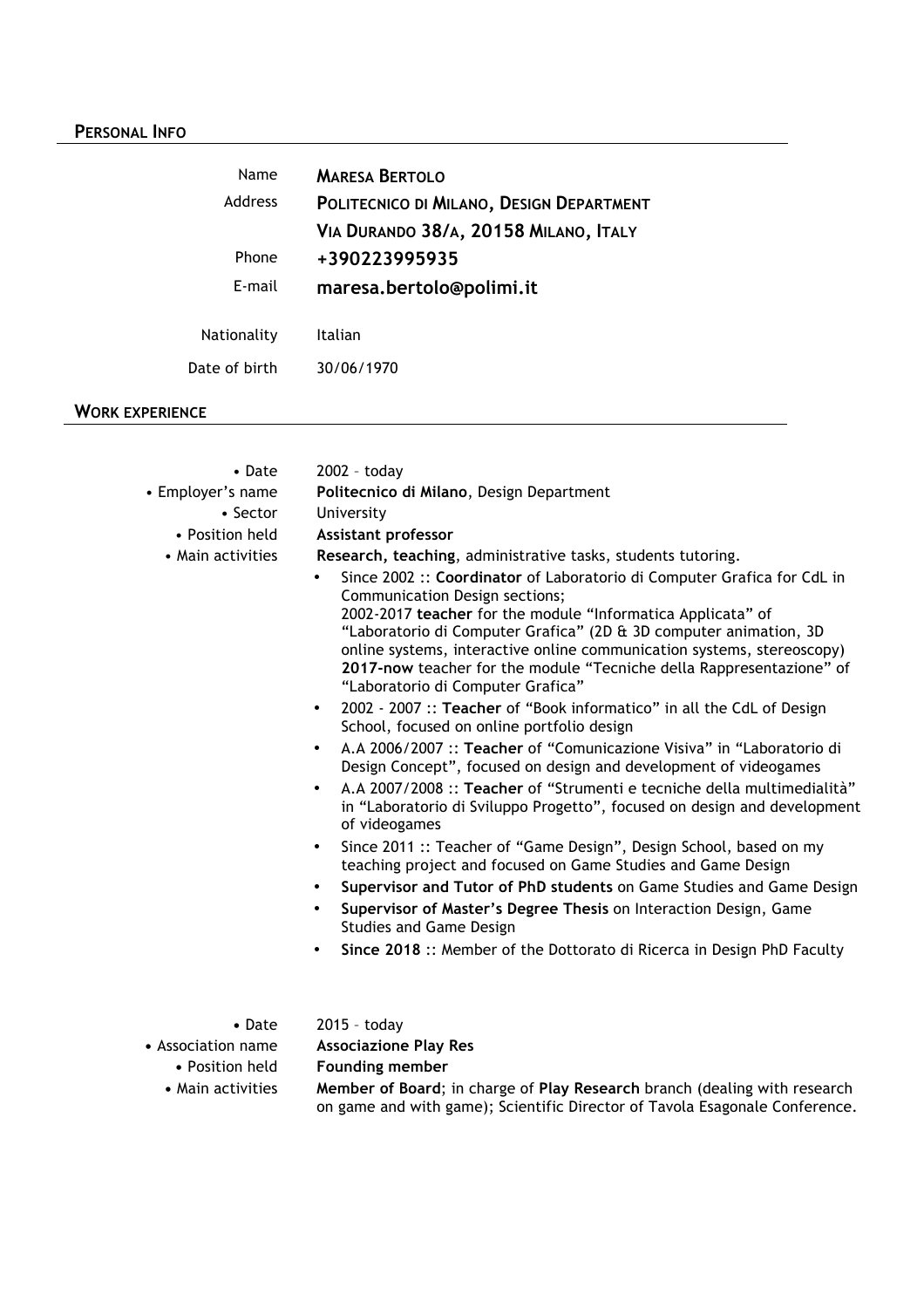| $\bullet$ Date    | 1998 - 2002                                                                            |
|-------------------|----------------------------------------------------------------------------------------|
| • Employer's name | Politecnico di Milano, Facoltà del Design                                              |
| $\bullet$ Sector  | University                                                                             |
| • Position held   | Modulo di Informatica Applicata (Laboratorio di Computer Grafica), Book<br>informatico |
| • Main activities | Teaching, students evaluation                                                          |

| • Date $(da - a)$ | 2002                                                                    |
|-------------------|-------------------------------------------------------------------------|
| • Employer's name | Università Statale di Milano, Polo Didattico e di Ricerca di Crema      |
| $\bullet$ Sector  | University                                                              |
| • Position held   | F.S.E. "Programmazione grafica in tempo reale applicata ai videogiochi" |
| • Main activities | Teaching, students evaluation                                           |

| • Date $(da - a)$ | 1999 - 2001                                                       |
|-------------------|-------------------------------------------------------------------|
| • Employer's name | Università dell'Insubria (Varese), Corso di Laurea in Informatica |
| $\bullet$ Sector  | University                                                        |
| • Position held   | Computer Grafica                                                  |
| • Main activities | Teaching, students evaluation                                     |
|                   |                                                                   |

| • Date $(da - a)$ | 1999 - 2001                                                               |
|-------------------|---------------------------------------------------------------------------|
| • Employer's name | Università dell'Insubria (sede di Varese), Corso di Laurea in Informatica |
| $\bullet$ Sector  | University                                                                |
| • Position held   | Research fellowship                                                       |
| • Main activities | Virtual interactive environments for distance learning                    |

| • Date $(da - a)$ | 1999 - 2000                   |
|-------------------|-------------------------------|
| • Employer's name | ITIS Marie Curie, Milano      |
| $\bullet$ Sector  | School                        |
| • Position held   | Informatica, Sistemi          |
| • Main activities | Teaching, students evaluation |
|                   |                               |

| 1996 - 1997                                                                              |
|------------------------------------------------------------------------------------------|
| Mediacube, Milano                                                                        |
| Computer Animation and post-production                                                   |
| Animator programmer; Motion Capture Expert                                               |
| Systems analyst, programmer, graphic designer, motion capture designer and<br>programmer |
|                                                                                          |

| • Date (da - a)   | 1991 - 1998                                                                                                    |
|-------------------|----------------------------------------------------------------------------------------------------------------|
| • Employer's name | Professional training companies (Alcatel, NeTraining, Atel, )                                                  |
| $\bullet$ Sector  | Training                                                                                                       |
| • Position held   | Teacher                                                                                                        |
| • Main activities | Teaching and organising full-immersion computer science courses $(C, C^{++}, D)$<br>Office, computer graphics) |